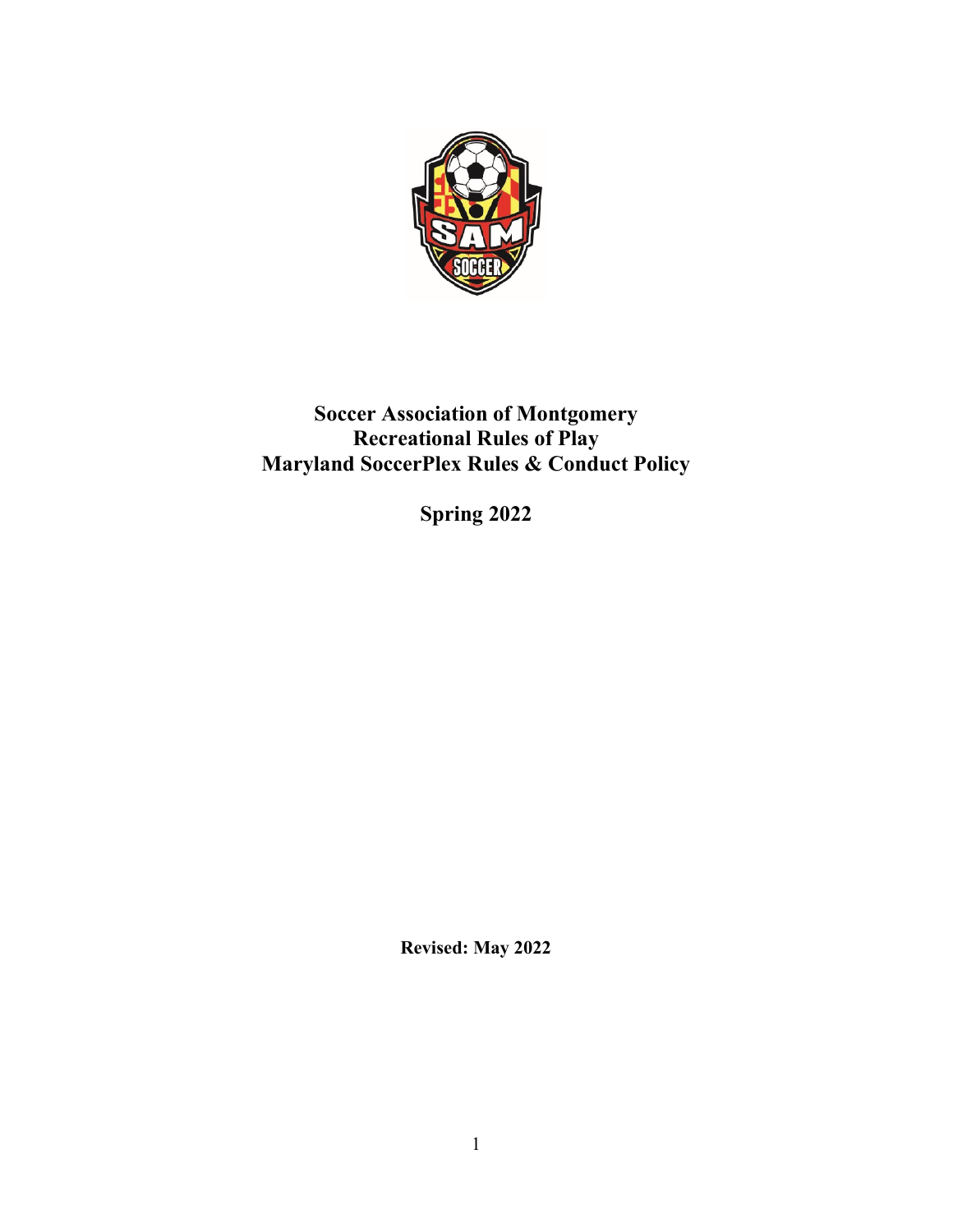| 3                                                                 |  |  |  |
|-------------------------------------------------------------------|--|--|--|
| 3                                                                 |  |  |  |
| $\overline{\mathbf{3}}$                                           |  |  |  |
| $\overline{3}$                                                    |  |  |  |
| $\overline{3}$                                                    |  |  |  |
| $\overline{3}$<br>Carded or Unregistered Players                  |  |  |  |
| $\overline{\mathbf{4}}$                                           |  |  |  |
| $\overline{\mathbf{4}}$                                           |  |  |  |
| Sanctioning- Coaches and/or Spectators<br>$\overline{\mathbf{4}}$ |  |  |  |
| Team Sportsmanship Liaison<br>$\overline{\mathbf{4}}$             |  |  |  |
| 5                                                                 |  |  |  |
| 5                                                                 |  |  |  |
| 6                                                                 |  |  |  |
| 6                                                                 |  |  |  |
| Goal Kicks and Build Out Lines (U8-U10)<br>6                      |  |  |  |
| 6                                                                 |  |  |  |
| 6                                                                 |  |  |  |
| 6                                                                 |  |  |  |
| 6                                                                 |  |  |  |
| 7                                                                 |  |  |  |
| 7                                                                 |  |  |  |
| <b>Program Summary By Age Group</b>                               |  |  |  |
| 7                                                                 |  |  |  |
| 8                                                                 |  |  |  |
| 8<br>$\overline{a}$                                               |  |  |  |
| 9                                                                 |  |  |  |
| 9                                                                 |  |  |  |
|                                                                   |  |  |  |
|                                                                   |  |  |  |
| <b>Maryland Soccerplex Rules and Conduct Policy 11</b>            |  |  |  |
|                                                                   |  |  |  |
|                                                                   |  |  |  |

All SAM rules herein are final. Questions or concerns may be brought to the attention of the league commissioner by a team official (head coach, assistant coach or team manager). Parental concerns should be sent to the league through the team coach or manager.

All SAM participants shall practice good sportsmanship, fair play, safety and sound fundamentals at all practices and games.

The SAM TEAM reserves the right to remove any coach, player or team whose conduct is considered detrimental to the best interests of SAM and the teams within the league.

## SAM rules are based on FIFA Laws of the Game with modifications. Modifications are specified below.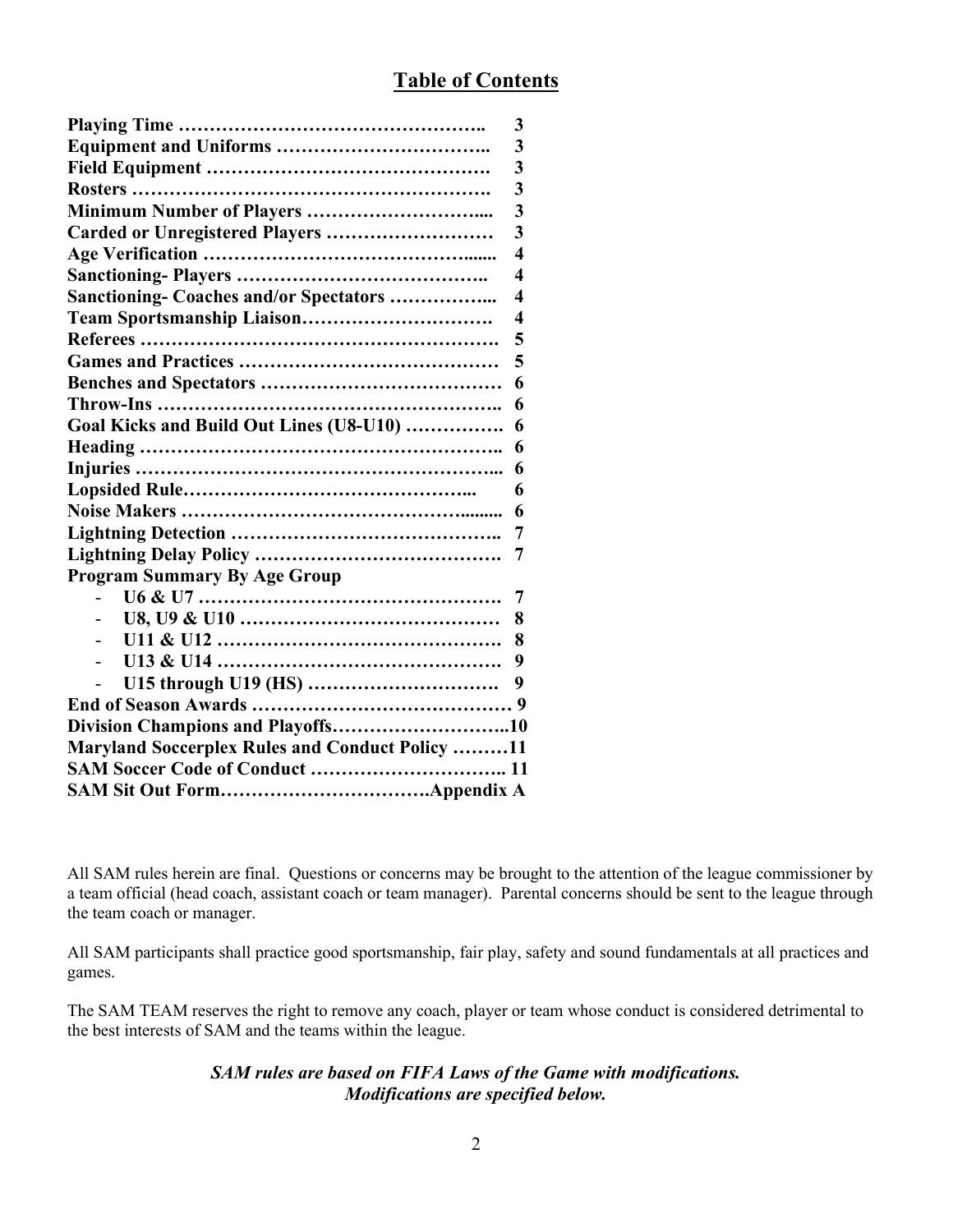#### Playing Time

.

All players are required to play a minimum of 50% of every game. It is recommended that no player play more than 50% of the game as a goalkeeper.

#### Equipment and Uniforms

All players must wear the SAM issued uniforms and also have shin guards under their soccer socks. Cleats are recommended, but not required. Metal cleats are not permitted. Players returning to the same team in the spring will wear the uniform issued to them in the fall.

All jewelry, including pierced earrings, must be removed, (no rings, bracelets, necklaces, etc.). Earrings need to be fully removed prior to the start of the game. Covering them with tape or a Band-Aid is not permitted.

Long hair may be tied back. Hard clips and accessories are not permitted.

#### Field Equipment

All equipment is to be left as it is set-up. Goals are not to be moved in any way. If you feel there is a problem with the positioning of a goal, please contact SAM Soccer at 301-528-1480 and someone will verify the positioning and move the goals if required.

#### Rosters

Players are not permitted to play on two (2) SAM teams within the same age group in the same season. Players are not permitted to "play-up" more than one age group. (Extenuating circumstances that would result in an exception to this rule may only occur with approval from the league administrator.) Players are not permitted to "play down".

Coaches are not to recruit players from other teams. They are also not to add/drop players from their team without permission of the league administrator. All rosters are created by SAM, not coaches.

All requested age verification must be done before the season starts so rosters are accurate.

Unattached players who are placed by SAM league management on a team that charges additional coaching or training fees will not be charged the additional fees for the first season. If the player remains on the team in subsequent seasons, the family can be charged the additional fees.

#### Minimum Number of Players

Teams must be ready to play at the scheduled kickoff time. The minimum number of players required to play is listed below in the age-specific rules. If teams do not have the minimum number of players, they will be granted a ten (10) minute grace period. If the minimum number of players is not present after the grace period, that team will forfeit the match. (Players must be ON THE FIELD and ready to play.) For Under 8, Under 9, and Under 10 age groups, the minimum number of players to start the game shall be five (5). For all other age groups, the minimum number of players shall be seven (7).

## Carded or Unregistered Players on Teams

Players possessing a current player card for playing in a travel league (MSYSA, US Club Soccer, MSI Classic, NCSL, EDP or SAM SELECT) are considered travel/select players and are not permitted to play on SAM recreational teams. Teams using a carded or unregistered player will forfeit all games in which that player participated and will be ineligible for post season awards. Additionally, carded players will be removed from the roster.

In addition to forfeiting the game, other sanctions for the use of carded or illegal players may be the deduction of standings points, suspensions of team officials or removal of the team from the league.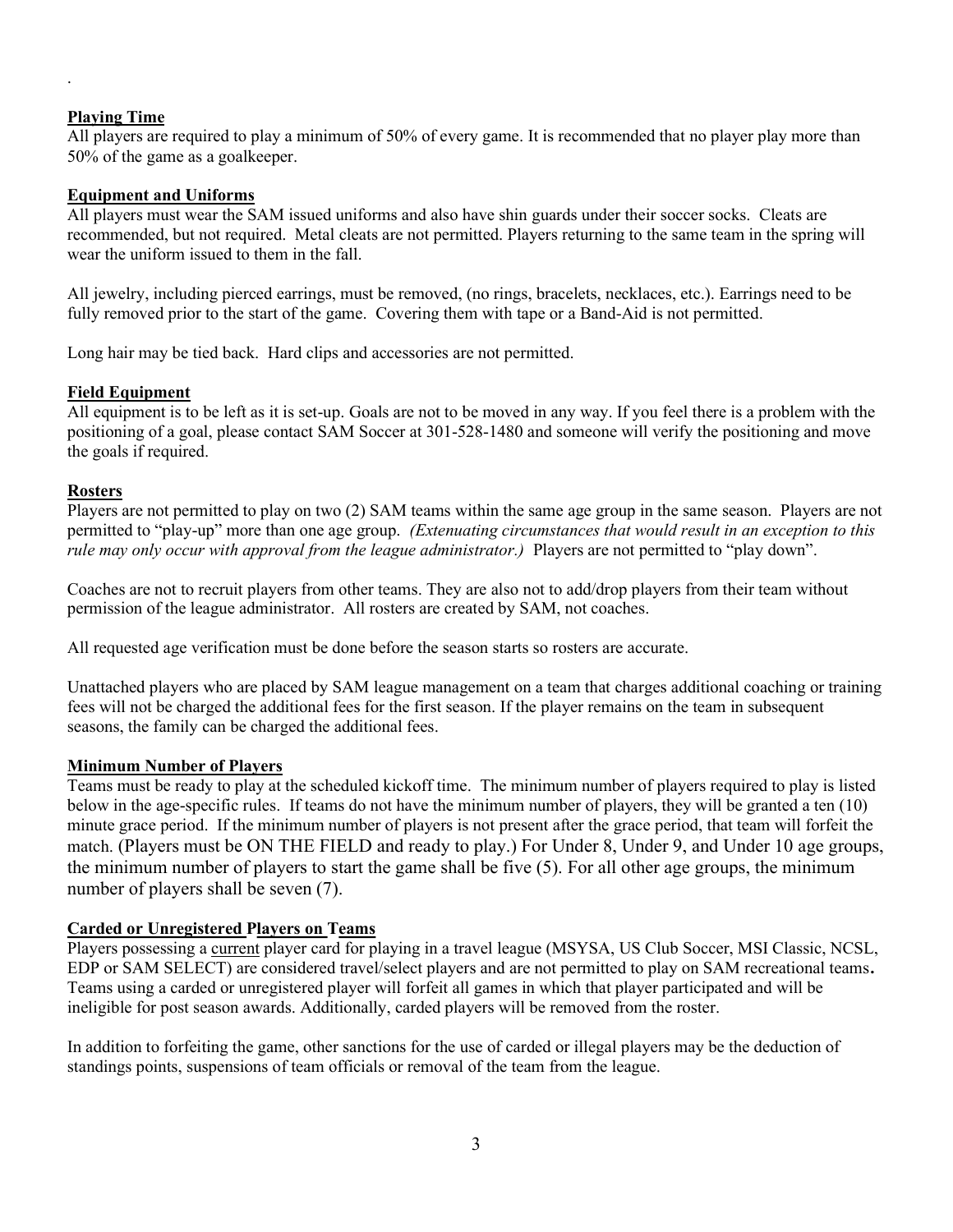#### Sanctioning – Players

If a player receives a red card, he/she may not participate in the team's next game but MAY attend the next game as long as he/she is not in uniform or other team wear. At the conclusion of the sit out game, the team must complete the Red Card Sit Out Form (see Appendix A) and submit to the league within 48 hours of the completion of the game. Failure to do so may result in a minimum of one additional sit out for the player or his/her coach.

#### Red cards can not be appealed.

#### Sanctioning – Coaches and/or Spectators

Coaches are responsible for their players and parents/spectators and may be issued a red or yellow card in the event the team's spectators behavior is unacceptable and can't be controlled in the eyes of the referee. Referees warn coaches by using a yellow card for the first warning and issue a red card if the warning is not adhered to. For egregious behavior, a referee can issue a red card without having issued a yellow card first. Failure to follow the referee's direction may result in forfeiture of the game and potential disciplinary action from SAM Soccer. If a coach receives a red card, they will be ejected from the game and will not be permitted to attend the next scheduled game at a minimum. Coaches who receive a red card must immediately leave the field and sit in their car and/or leave the complex and may not return to the field after the completion of the game.

Spectators might be shown red or yellow cards. In instances when they are asked to leave the field by a referee, it constitutes a red card offense regardless of whether one is actually shown. If a spectator is removed from the game, they must immediately leave the field and sit in their car and/or leave the complex and may not return to the field after the completion of the game. If a spectator receives a red card, they may not attend the team's next game.

If a coach or spectator receives a red card, he/she may not attend the team's next game. After the sit out game, the team must complete the Red Card Sit Out Form (see Appendix A) and submit to the league within 48 hours of the completion of the game. Failure to do so may result in a minimum of one additional sit out for the player or his/her coach. Sit Out Forms must be completed for coaches, players, or spectators if an ejection has occurred.

#### Red Cards can not be appealed.

Other than commending them for a play well done or congratulating them after a game, adults may not directly address players from the opposing team.

Coaches may not terminate a game by removing their players from the field prior to the end of the match for any reason. Doing so results in an automatic forfeit loss for the team that refuses to finish the game. Teams that refuse to finish a game are also ineligible for post season awards for that season of play and may be subject to further sanctions, possibly including banishment from the league.

#### Team Sportsmanship Liaison

At each game, all U8 and older SAM teams will be required to designate one person from their team to be the Team Sportsmanship Liaison (TSL). We are confident that many difficult issues that arise at SAM games can be avoided if each team designates one adult from their team to fulfill the role of TSL.

#### Role of the TSL

• Prior to each game the TSL from both teams should identify themselves to each other and to the referee. We suggest that the TSLs accompany the team captains to the center circle at the beginning of the match to meet with the referee. THE REFEREE SHOULD NOT START THE MATCH UNTIL BOTH TSLs HAVE BEEN IDENTIFIED.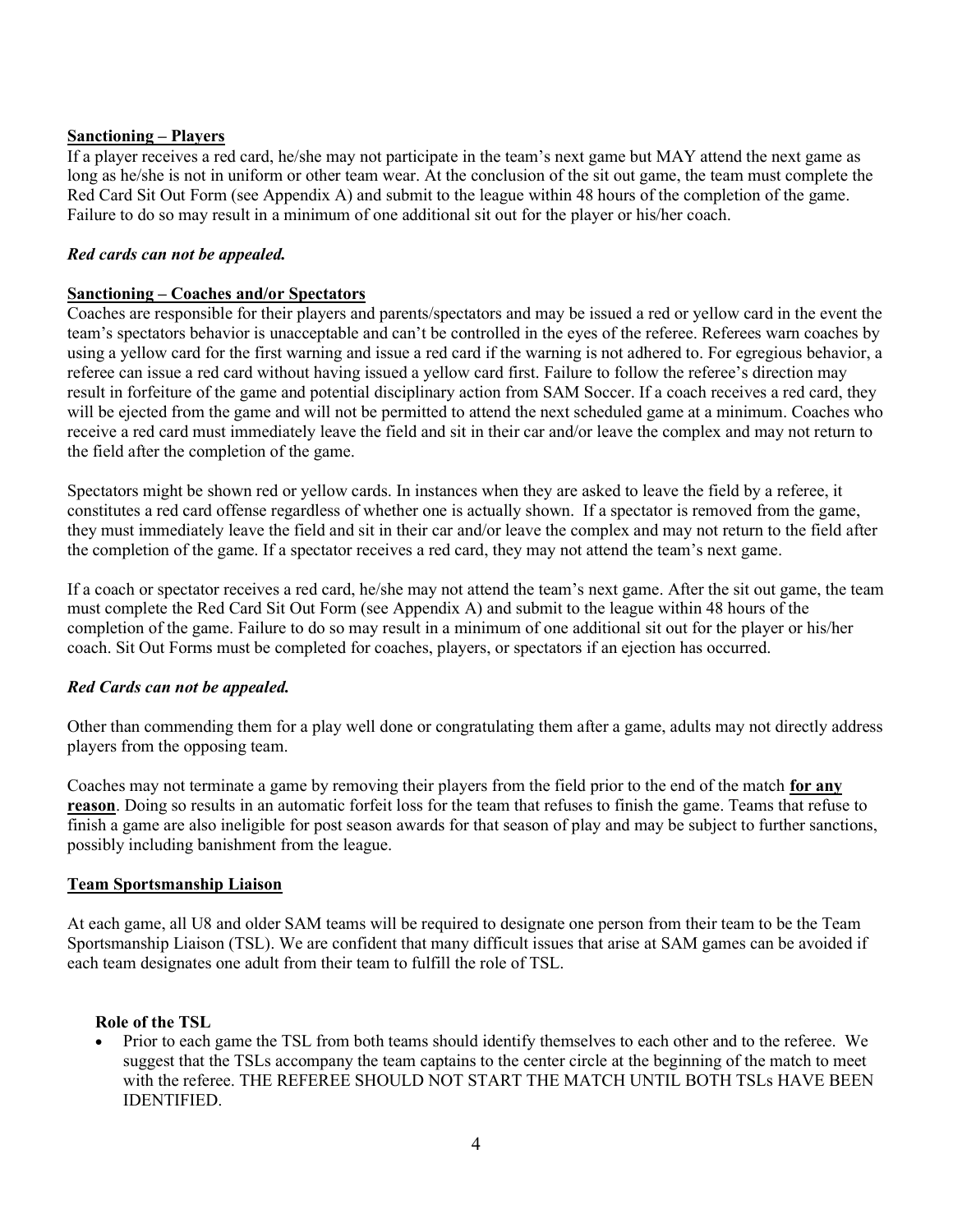- The TSLs should discuss with the referee and coaches what role the TSL will take in the event the sidelines begin to negatively impact the match or the referee's ability to do his/her job, including:
	- o Ensure the team spectators/parents remain in the area of the field designated for spectators.
	- o Be the "cooler head" should sideline behavior become extreme.
	- o Be the first point of contact should the referee feel he/she needs help due to inappropriate sideline behavior.
- TSLs should promote a "positive" sideline atmosphere for both players and spectators, and discourage the use of negative comments directed at players, coaches, or referees, or sideline jokes or humor that may not be appropriate in a public or group setting.
- If sideline behavior results in a SAM Code of Conduct or Rules and Discipline  $(R&D)$  hearing, the TSL may be asked to participate.
- The TSL does not need to be the same individual at every game but should always be someone who takes the responsibility seriously and who is not afraid to address poor behavior by a fellow team parent.
- It's important that the TSL be present on the parents sideline so it should not be the coach or manager.
- TSLs are responsible for addressing in appropriate behavior for their OWN TEAM ONLY. They are not to address the opposing team's behavior.

#### Referees

Referees are scheduled for every game U8 and above. If the referee does not arrive at the scheduled start time, the game may be played with volunteer referees agreed upon by the coaches. If both teams agree to play with a volunteer referee, the result of the game will stand. Referee "no shows" must be reported to the SAM Soccer Program Manager by the team coaches so appropriate action can be taken with the referee assigning association.

SAM Soccer fully endorses a zero-tolerance policy for referee abuse. Coaches will not dispute the ruling of a referee or assistant referee while the game is in progress and will instruct their team and spectators to refrain from doing so. In all cases, they will follow the directions of the referee. Clarification of a ruling may take place only with the referee's approval during an official break in play or when the referee indicates it is appropriate.

In soccer, as in many other sports, referees are given discretionary leeway to make judgment calls. Players, coaches and spectators alike often misunderstand this liberty. Players and spectators sometimes question a referee's calls, particularly in a closely contested game, and feel strongly enough to lodge a complaint with SAM against the referee. The vast majority of these complaints involve judgment calls, in which the referee's opinion or judgment prevails. Therefore, judgment calls may not be appealed. Some examples of judgment calls include the following situations: whether a ball is in play or out-of-bounds; whether a foul occurred; whether or not a player was offside. On-field criticism does not set a good example for players. It also discourages and demoralizes referees. On the other hand, please notify the SAM office about those situations in which a referee's behavior is inappropriate during play. Inappropriate behavior may include the use of abusive language, over-familiarity with players or inappropriate physical contact with players. An appeal of a referee's ruling may be made only when the situation involves the misapplication of a rule.

#### Games & Practices

Teams cannot play their games or hold a practice unless a "SAM-approved" coach or assistant coach is present. "SAM-approved" coaches, assistant coaches and volunteers MUST have completed a background check and concussion protocol certification by the no later than two weeks prior to opening weekend. All team activities must be supervised by at least two adults.

#### Benches & Spectators

Only players/coaches may occupy the provided benches.

No coaches or spectators are allowed on the field or behind the goal line during the game with the exception of when injuries occur and the referee has given permission. Coaches must remain between the top of the penalty areas while on the sidelines. Coaches and spectators must stay on their team's half of the field until the completion of the game. Coaches cannot cross the half line to coach their team even when the teams have switched sides.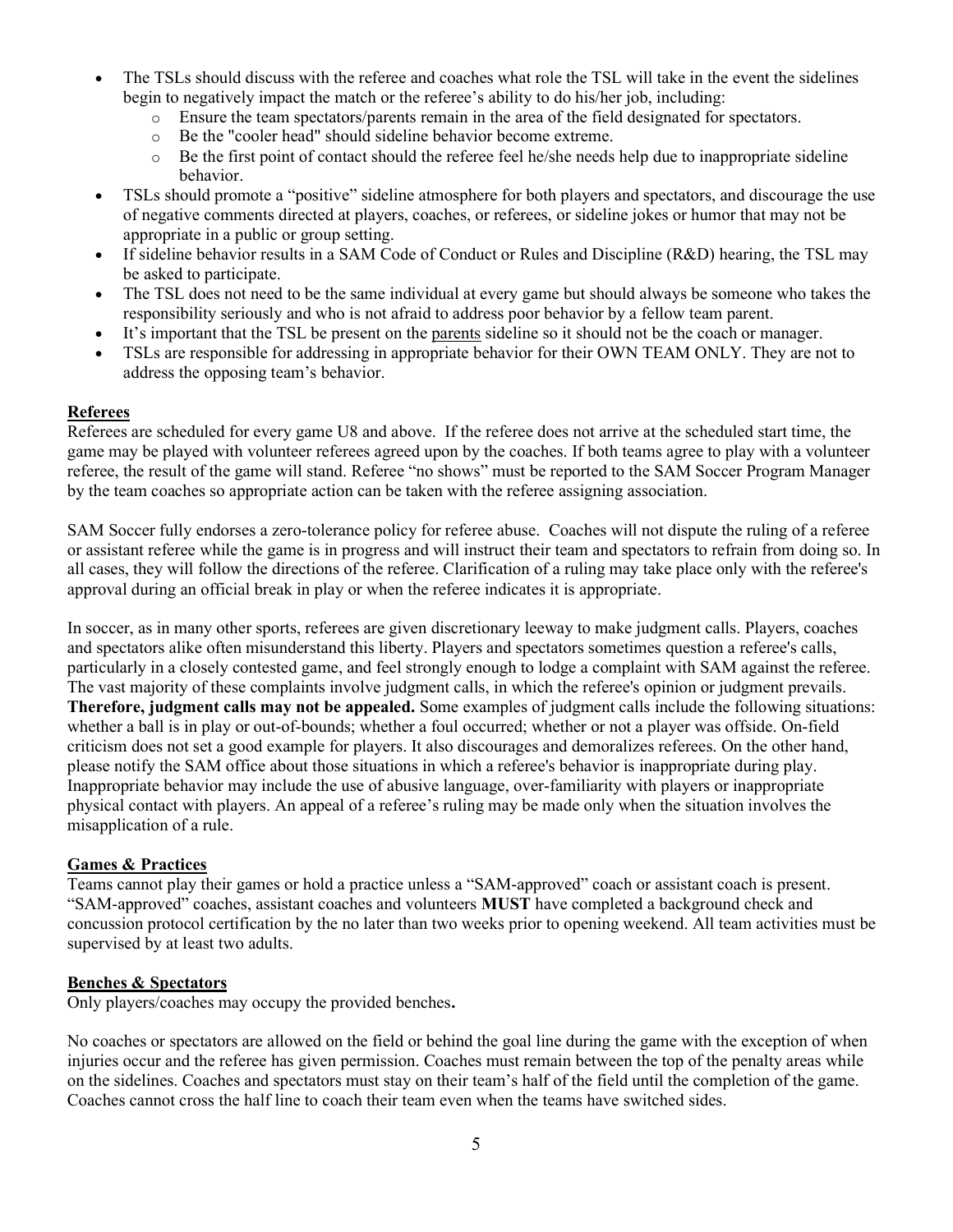All spectators must stand/sit completely off the field and, on natural grass fields, in the taller grass to limit damage to the fields. For full-sided games and small sided games on synthetic fields, spectators are to be on opposite side of the field from the players/coaches. For small-sided games on natural grass fields, spectators must sit behind the teams.

## Throw-Ins

U6/U7 teams should not make throw-ins and should restart play by kicking the ball in,. In U8 and above age groups, throw-ins will be used. The referee will make the determination if the throw-in is legal. Both feet must be on the ground and the ball must be thrown from behind the head with both hands.

#### Goal Kicks and Build Out Lines (U8-U10)

For U6 and U7 games, there are no goal kicks. For U8, U9 and U10 games, all players must stand behind the build out line when goalkeeper distributes the ball. The build out lines allow for goalkeepers to pass, throw or roll the ball out from the defensive third of the field to his/her teammate. NO PUNTING OR DROP KICKS ARE ALLOWED. The opponent must retreat back behind the build out line. Once the ball leaves the goalkeepers hands, the opponent may then pressure the ball once again. Play resumes as normal. Build out lines will be used for the U8, U9, and U10 divisions.

PLAYERS CANNOT BE PENALIZED FOR AN OFFSIDE OFFENSE BETWEEN THE HALFWAY LINE AND THE BUILD OUT LINE, PLAYERS CAN BE PENALIZED FOR AN OFFSIDE OFFENSE BETWEEN THE BUILD OUT LINE AND THE GOAL LINE

#### Heading

#### Heading is not allowed for players playing in the 11U and below age groups. In adherence to the new US Soccer requirements, referees have been instructed by U.S. Soccer of the following:

When a player deliberately heads the ball in a game, an indirect free kick (IFK) should be awarded to the opposing team from the spot of the offense. If the deliberate *header* occurs within the goal area, the indirect free kick should be taken on the goal area line parallel to the goal line at the point nearest to where the infringement occurred.

#### Lopsided Rule

When a team reaches a five goal (5) lead the leading team must remove one player. When the lead drops below five goals (5), the leading team may put a player back on the field.

#### Injuries

On all game dates, an athletic trainer is on site and available. Please call the athletic trainer directly to help assist with any injuries. The number is 240-801-2006

#### Noise Makers

Noise makers, including air horns, are not allowed at games.

#### Lightning Detection and How It Works

The Maryland SoccerPlex is equipped with a lightning detection system. The purpose of this system is to protect patrons using the facility when dangerous storms pass through.

Sensors have been installed on the roof of the Adventist HealthCare Fieldhouse, Splash Park and the Mini Golf building. When dangerous conditions exist, the following steps will take place:

• Horns on the roof will sound for 15 seconds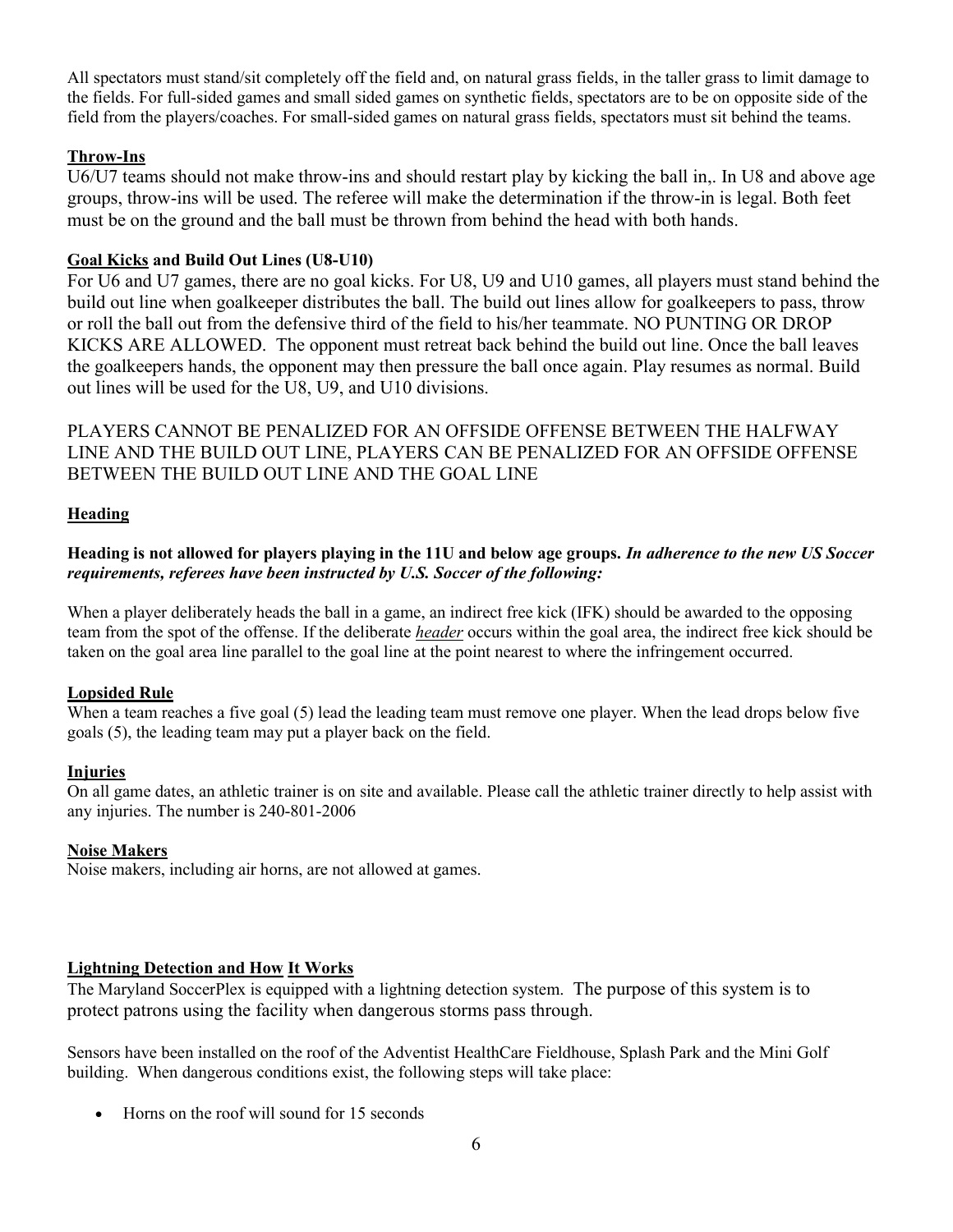- The 15-second blast indicates ALL patrons must immediately go to their cars
- This 15-second horn will blast when dangerous conditions have been identified, even if you do not see lightning, do not ignore this signal
- When dangerous conditions no longer exist, the horns will blast three (3) shorter blasts.

## What to do When the Lightning Alarm Sounds

- Immediately leave the field and go to the nearest shelter.
- DO NOT LEAVE THE COMPLEX
- Wait for the all clear signal (3 blasts of the horn)
- Once the all clear signal sounds, go back to the field and resume the match where you left off

The Maryland SoccerPlex Operations staff continually stays up to date with weather forecasts and radar information. If it appears that the weather will not clear and games cannot resume, the facility will close. Closure information will be posted on the SAM homepage, www.samsoccer.org and the SoccerPlex Weather Hotline, 301-528-1497.

## Lightning Delay Policy

The following will apply to SAM Soccer games in the event of a lightning delay.

## If the game has reached halftime at the time of the delay:

- If a lightning delay occurs with 15 minutes or less remaining in the game, the game is terminated and the score at the time of termination will be the final score.

- If a delay or a combination of multiple delays reaches 30 minutes of total delay time, the game is terminated. The score at the time of the termination will be the final score.

## If the game has not yet reached halftime at the time of the delay:

- The delay or combination of delays has not reached 30 minutes; the game will continue. Teams must wait until the "all clear" horn (three short blasts) has sounded to resume play. The game will continue to completion assuming no further delays are sounded.

- If a delay or a combination of multiple delays reaches 30 minutes of total delay time, the game is terminated. Any game terminated prior to halftime will be rescheduled to a later date.

## Program Summary By Age Group

**NOTE:** Where age divisions are combined, the rules of the older age division will be applied. (For example, a combined U11/12 age division will follow the U12 rules.)

U6 & U7: Play at this level is very instructional. Emphasis is placed on developing basic skills including: running, balance, positioning, rules, and ball control. Ball control skills include dribbling, passing and shooting with an emphasis on using both feet. The reduced number of players will allow for better instruction. Scores and standings are not kept and participation awards are given to all players.

- Two side by side games will be played with each team putting 4 players on each of the two fields.
- The number of players on the field per team is four (4).
- Roster maximum is twelve (12) players.
- Games consist of eight (8) minute quarters with three (3) minute breaks between quarters and a five (5) minute break at half time.
- There are no slide tackles; off sides and direct kicks.
- Substitutions are "on-the-fly" and are not to disrupt the flow of the game (no time outs).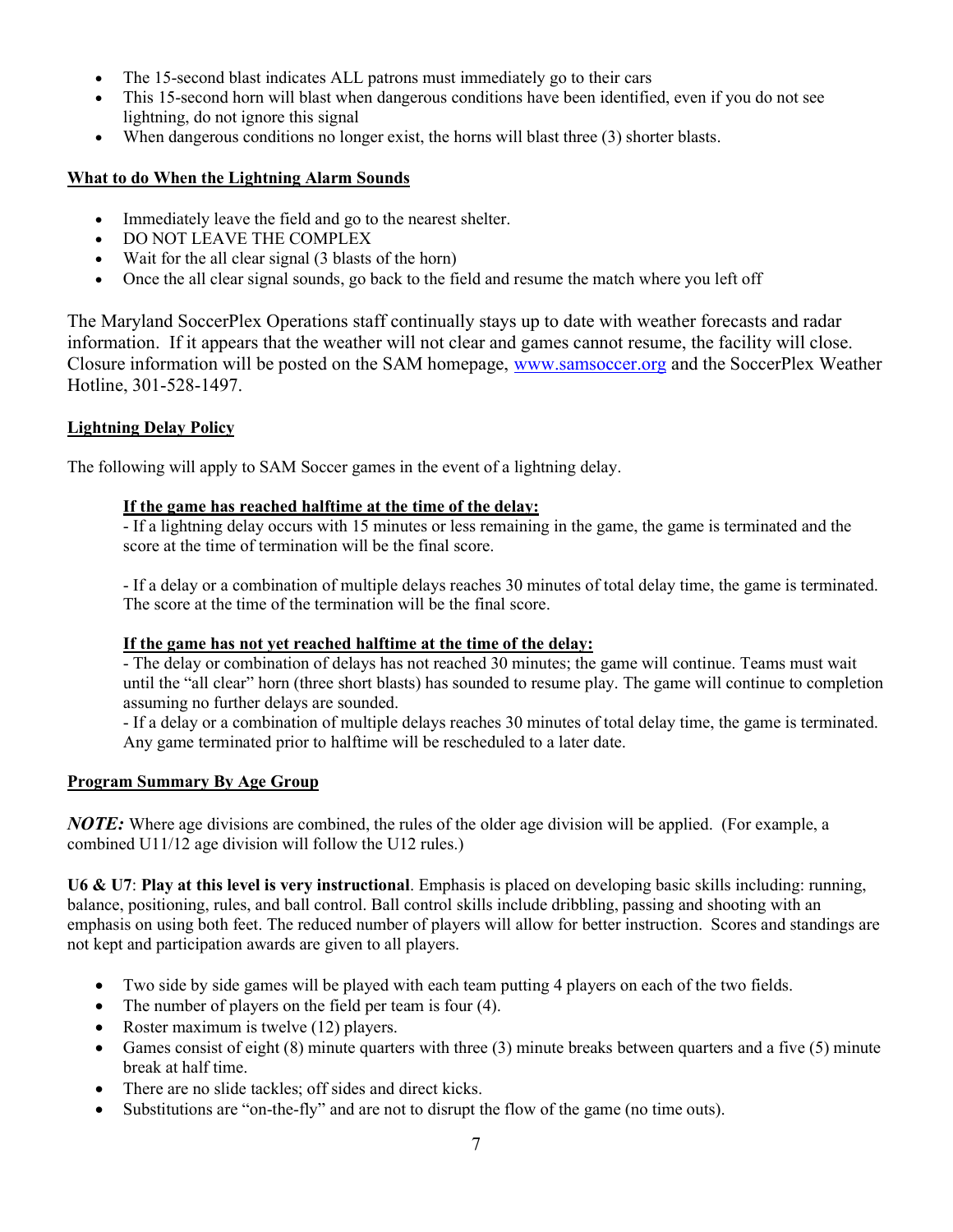- $\bullet$  Ball size #3.
- No Heading
- U6/U7 games will use the "new ball" method of restarts. For information, please CLICK HERE.

U8, U9  $\&$  U10: Play at this level continues to be developmental with the addition of referees in preparation for the next level. Comfort using all parts of both feet will be developed. Additional skills of shielding, turning, attacking, and play formation will also be taught. As appropriate, more advanced skills can be introduced. Scores and standings are maintained AND only champions will receive trophies. U8 players receive participation medals only.

- The number of players on the field per team is seven (7). Minimum number of players to start game is five  $(5)$ .
- Roster maximum is twelve (12) for U8 and U9 and thirteen (13) for U10.
- Game consists of two (2) twenty-five (25) minute halves and a ten (10) minute break at half time.
- The offside rule is enforced.
- Substitutions are following FIFA guidelines; enter at middle of field at stop of play.
- There will be build out lines.
- There are no slide tackles.
- A penal or major foul results in a direct kick (or penalty kick if foul is committed within the penalty box).
- The winning team coach/manager (listed first on the schedule) must report scores to SAM Soccer by emailing  $\frac{scores(a)}{samsoccer.org}$ . Scores must be reported by noon on the Monday following the game (U9 and U10 only).
- NO U8 SCORES ARE KEPT.
- $\bullet$  Ball size: #4.
- No Heading

U11 & U12: Play at this level continues to be instructional, and it prepares players for the full game. Comfort using all parts of both feet will be developed. Additional skills of shielding, turning, attacking, and play formation will also be taught. As appropriate, more advanced skills can be introduced. Scores and standings *are* maintained and awards are given to division champions only.

- The number of players on the field per team is nine (9). The minimum number to start the game is seven (7).
- Roster maximum is fourteen (14) players.
- Game consists of two  $(2)$  thirty  $(30)$  minute halves and a ten  $(10)$  minute break at half time.
- The offside rule is enforced.
- Substitutions are following FIFA guidelines; enter at middle of field at stop of play.
- No heading at U11.
- There are no slide tackles.
- A penal or major foul results in a direct kick (or penalty kick if foul is committed within the penalty box).
- The HOME team coach/manager (listed first on the schedule) must report scores to SAM Soccer by emailing  $\frac{s\ncross(a)\nsamsoccer.org.$  Scores must be reported by noon on the Monday following the game.
- $\bullet$  Ball size: #4.

U13 & U14: Play at this level is more competitive,  $11 \text{ v } 11$  and is governed by FIFA rules with SAM modifications. Scores and standings *are* maintained and awards are given to the first-place team.

- The number of players on the field per team is eleven (11).
- The minimum number of players to start a match is seven (7).
- Roster maximum is eighteen (18).
- Substitutions follow FIFA guidelines (enter at middle of field when summoned by referee at stoppage of play.)
- Slide tackling is allowed.
- Game length is thirty five (35) minute halves and a ten (10) minute break at halftime.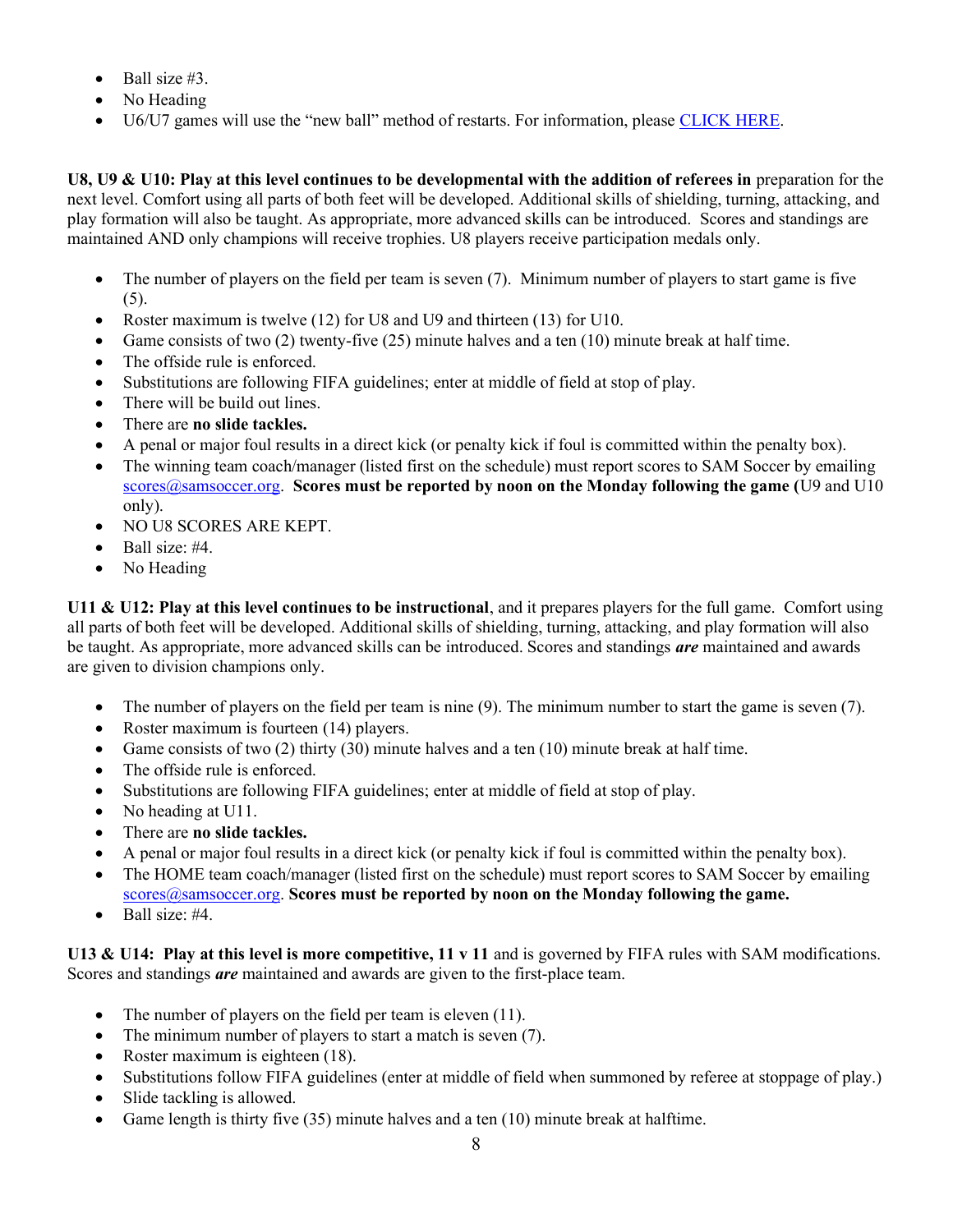- $\bullet$  Ball size: #5
- Scores and standings *are* maintained and awards are given to the first-place team.
- The HOME team coach (listed first on the schedule) must report scores to SAM Soccer by emailing  $\frac{scores}\alpha\$  samsoccer.org. Scores must be reported by noon on the Monday following the game.

U15 & HS: Play at this level is at the highest competitive level governed by FIFA rules with SAM modifications. Scores and standings *are* maintained and awards are given to the first-place team.

- The number of players on the field is eleven (11).
- The minimum number of players to start a match is seven (7).
- Roster maximum is twenty two (22).
- Substitutions are following FIFA guidelines; enter at middle of field at stop of play.
- Slide tackling is allowed.
- Games consist of two forty (40) minute halves with a ten (10) minute halftime.
- $\bullet$  Ball size: #5
- Players who are 19 years old, or older, as of July 31 of the current seasonal year are ineligible. Players who are not in high school are ineligible.
- The HOME team coach (listed first on the schedule) must report scores to SAM Soccer by emailing scores@samsoccer.org. Scores must be reported by noon on the Monday following the game.

## End of Season Awards

Winners of divisions 9U and older win championship trophies or medals. All 7U and 8U players win participation awards.

#### Division Champions and Playoffs

Depending on the number of teams in the divisions, champions are determined in three different ways:

· Your team wins the league with the most standings points after playing 8 games. See below for tiebreaker information. (This is for divisions of five, nine, ten, eleven or twelve teams.)

· Your team wins the league via seed 1 vs seed 2. (Points are not a factor once this seeded game occurs), The winner of the final game is the champion regardless of accumulated points. This game must end with a winning team. See below for overtime and tiebreaker information. (This is for divisions of six or eight teams.

· Your team wins the final game between semifinal winners. (This is for 7 team divisions only.)

## Standard Playoff Instructions:

Championship and final games cannot end in a tie. If game ends in tie, the following format will be used to break the tie:

- 1. Teams shall play one (1), five (5) minute overtime with Golden Goal IN effect.
- 2. If the score is still tied after five (5) minutes, a second, five (5) minute overtime will be played with Golden Goal IN effect.
- 3. Teams shall have a two (2) minute break between periods. If still tied after the second overtime period, Penalty Kicks will be taken.
- 4. Each team shall take five (5) Penalty Kicks (teams will alternate kickers).
- 5. If after five (5) kicks the score is still tied, teams will continue with Golden Goal Penalty Kicks until a winner is decided.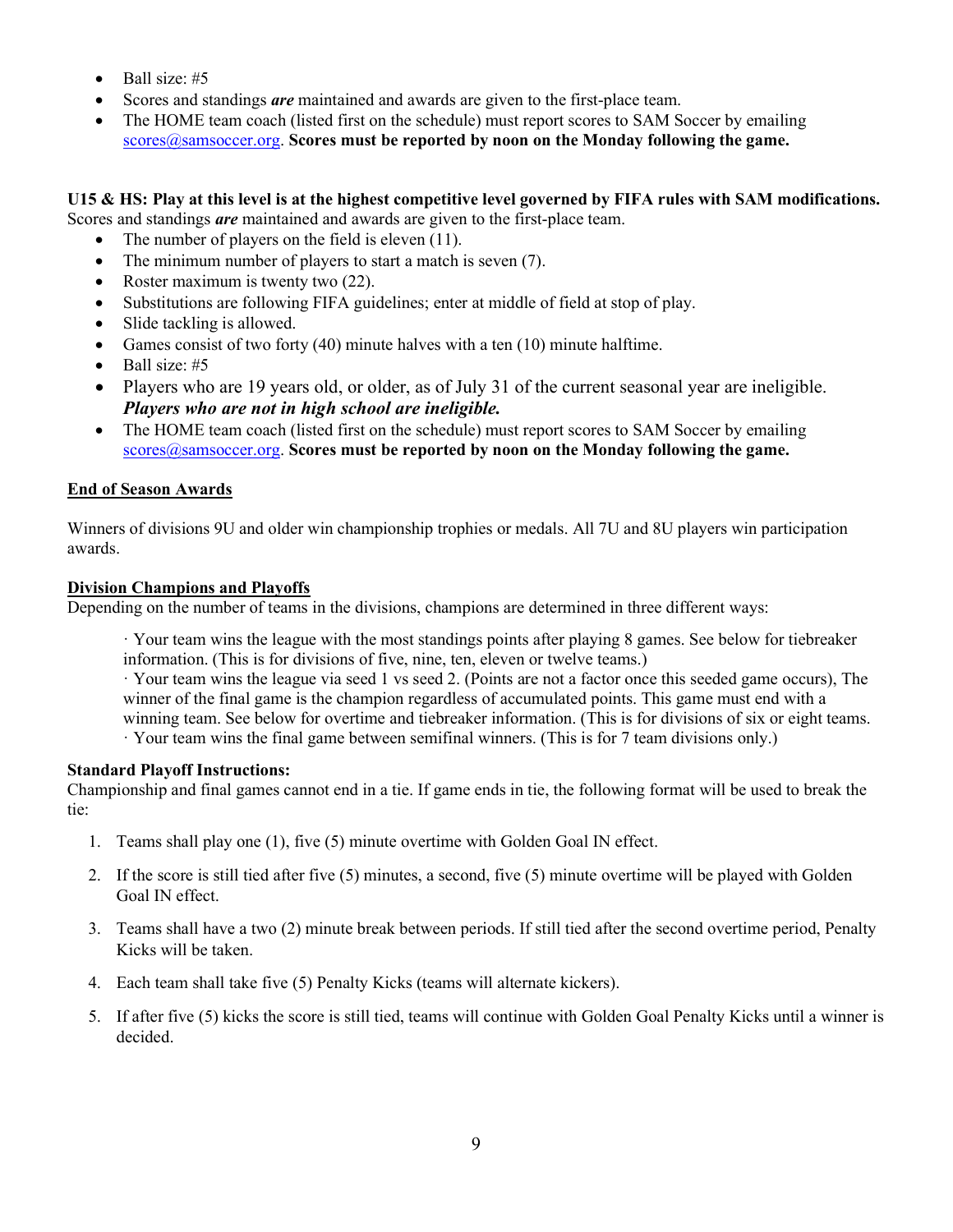Tie-Breaking Criteria (Used to determine winners of divisions not playing championship games or finals. This also determines the seeding for playoff games.

- 1. Head to head competition (only used for ties between two teams)
- 2. Most wins
- 3. Bonus points earned (Bonus points are awarded to winning teams, up to a maximum of three (3), based on goal differential and used only for the purposes of breaking ties. (A team winning 3-0 or 6-2 would receive three (3) points. A team winning 3-1 would receive two (2) bonus points. No bonus points are earned for a tie or loss.)
- 4. Least goals allowed
- 5. Most shutout wins
- 6. Flip of a coin (only if tie cannot be broken using above steps)

In the event of a tie among more than two (2) teams, once a tie is broken by the above system, and if ties among remaining teams still exist, those ties are broken by starting again at the top of the tie-breaking system (start at step 1 if two teams are still tied. Start at Step 2 if more than two teams are still tied).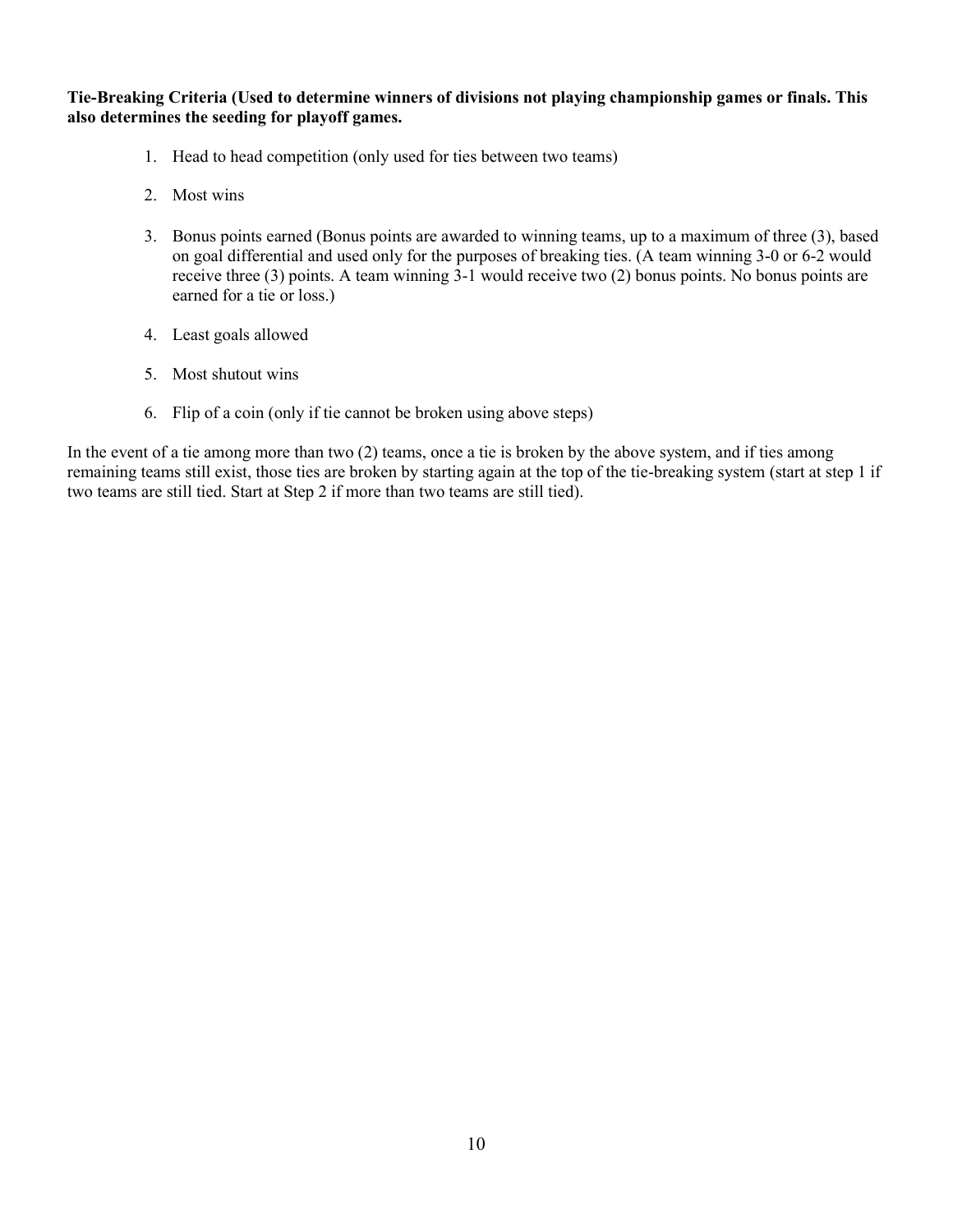## Maryland SoccerPlex Rules & Conduct Policy

The Maryland SoccerPlex & Adventist HealthCare Fieldhouse is a state-of-the art multi-sport athletic facility and we expect all players, coaches and visitors to treat it with respect. This is your home as much as ours. Any person(s) found defacing, destroying or damaging Maryland SoccerPlex & Adventist HealthCare Fieldhouse property will be asked to leave immediately. They will be suspended from further play if circumstances warrant, without a refund. The Maryland SoccerPlex, Adventist HealthCare Fieldhouse and SAM Soccer also reserve the right to require any player, coach, team, or visitor who engages in violent, abusive, threatening or offensive conduct to leave the premises. They will be suspended from further play if circumstances warrant, without refund. This type of behavior will NOT be tolerated.

For Natural Grass Fields:

- 1. No warming up in the goal area.
- 2. No warming up or playing on closed fields.
- 3. Park only in designated spaces.
- 4. Deposit all trash in garbage cans provided (and recycling in the blue recycling cans).
- 5. NO PETS allowed.
- 6. All tobacco products prohibited.
- 7. No alcohol.

For Synthetic Turf Fields:

- 1. No spitting on fields.
- 2. No warming up or playing on closed fields.
- 3. All food is prohibited.
- 4. Park only in designated spaces.
- 5. Deposit all trash in garbage cans provided.
- 6. No gum chewing.
- 7. All tobacco products prohibited.
- 8. No alcohol.
- 9. NO PETS allowed.
- 10. No tents with spikes.

## SAM Soccer Code of Conduct

SAM Soccer is an enjoyable experience for all members of the community. We as an organization want you and others to follow our guidelines and procedures.

- 1. I will remember that children participate to have fun.
- 2. I will remember the game is for my child/children and not for me.
- 3. I will learn the rules of the game and the policies of the league.
- 4. I (and my guests) will be role model (s) for my child and show sportsmanship.
- 5. I promise to encourage my child and others in a positive manner.
- 6. I will show respect to the referees, the other team and parents before, during and after the game.
- 7. I will not use bad or inappropriate language, including racial slurs and/or abusive language.
- 8. I will teach my child to play by the rules and not engage in any unsportsmanlike conduct.
- 9. I will teach my child that doing his/her best is more important than winning.
- 10. I will praise my child for effort and not ridicule or yell from the sideline or in the car on the way home.
- 11. I will refrain from coaching my child (or others) from the sidelines unless as a designated coach.

Finally, I also agree by participating in SAM that if I fail to abide by these aforementioned rules and guidelines, I will be subject to disciplinary action that will be decided upon by the SAM management team.